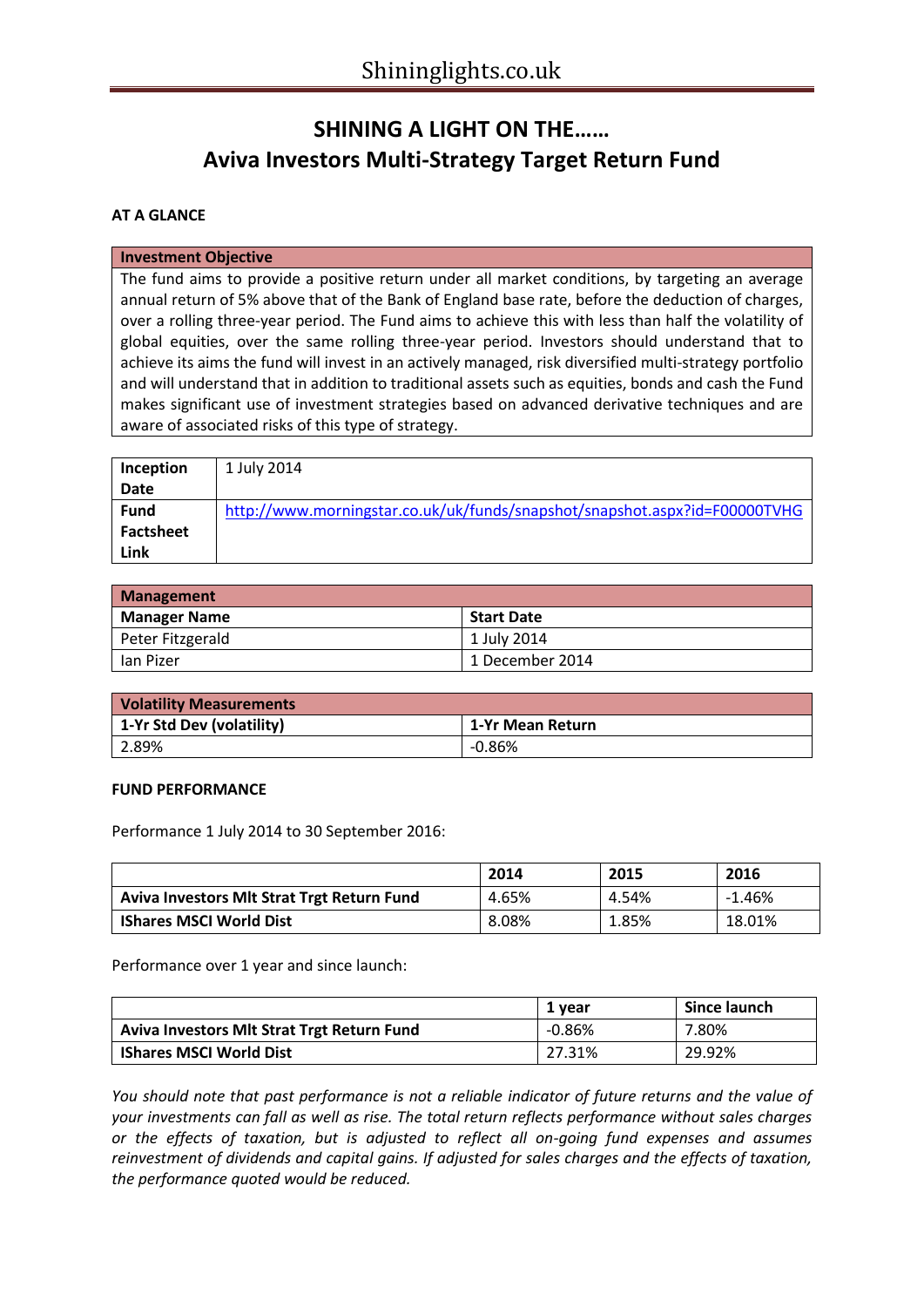### **UPDATE….**

This is a new fund but based on an established structure. In a changing market environment investors are looking for something to protect against extreme volatility. Out of this need came the Standard Life Global Absolute Return Strategy Fund. This has a track record going back to 2008, and even before that for the Standard Life Pension Scheme. However, its track record has faltered over the last 18 months, and senior members of the team have left in the past few years. Some set up a fund at Invesco and the newest offering is from Aviva.

The Aviva Fund has been running for just over 2 years with a return of 3.39% p.a. which is slightly behind the three-year target return but volatility is down below 3% compared to global equities of over 10%.

I wanted to understand firstly if there is a point of difference and with the lack lustre performance across all the strategies, whether the new environment makes it difficult for these strategies to work in the future.

In the update, we started by talking about where they see a key difference. One of these is that the strategy is part of the DNA of Aviva Investors. Euan Munro is the CEO of the business and was part of the original GARS team. He doesn't get involved with the day to day running of the fund but he does believe it is essential to the success of the business. This means all resources are aligned with the strategy to make it a success.

They also have global insight and this can be valuable, for example one strategy they could implement was being long Korean rates, the same strategy was considered at Standard Life but they didn't have the people on the ground to implement this.

The risk model is another area which they see as important; they have four people whose only role is to work on the strategy. Fundamentally they are all looking for long term themes but they also watch short term trends because these can act as an alarm as to whether something is broken. The size of the fund does mean that they can be more flexible to adapt to changing environments.

A good example was where they were looking to make a trade on the Swiss Franc which seemed a risk-free investment, however the question was what would happen if the government removed the peg. What would the downside risk be? In this case, they didn't make the trade.

They agreed that they haven't always got it right and this year has been difficult; one strategy using a long position UK rates has hurt performance but they believe this has now settled. As to whether the strategy is broken, they believe it can still provide significant downside protection if the markets get messy.

Comparing between the three different options, broadly speaking they all have the same world view but they use different strategies and instruments to play those themes. As an example, they all had strategies on Australian rates. Invesco has done well this year with its position on the Yen, whereas some of the currency calls this fund has made have not worked well, particularly the US dollar position.

In summary, for those looking for alternatives to dampen volatility then these funds are certainly something to consider. They will always argue that the strategy is not broken but there does remain uncertainty about consistent results. Where the Standard Life Fund clearly struggled in 2015 this fund significantly outperformed, and has again done so this year. Invesco have also showed in 2016 that